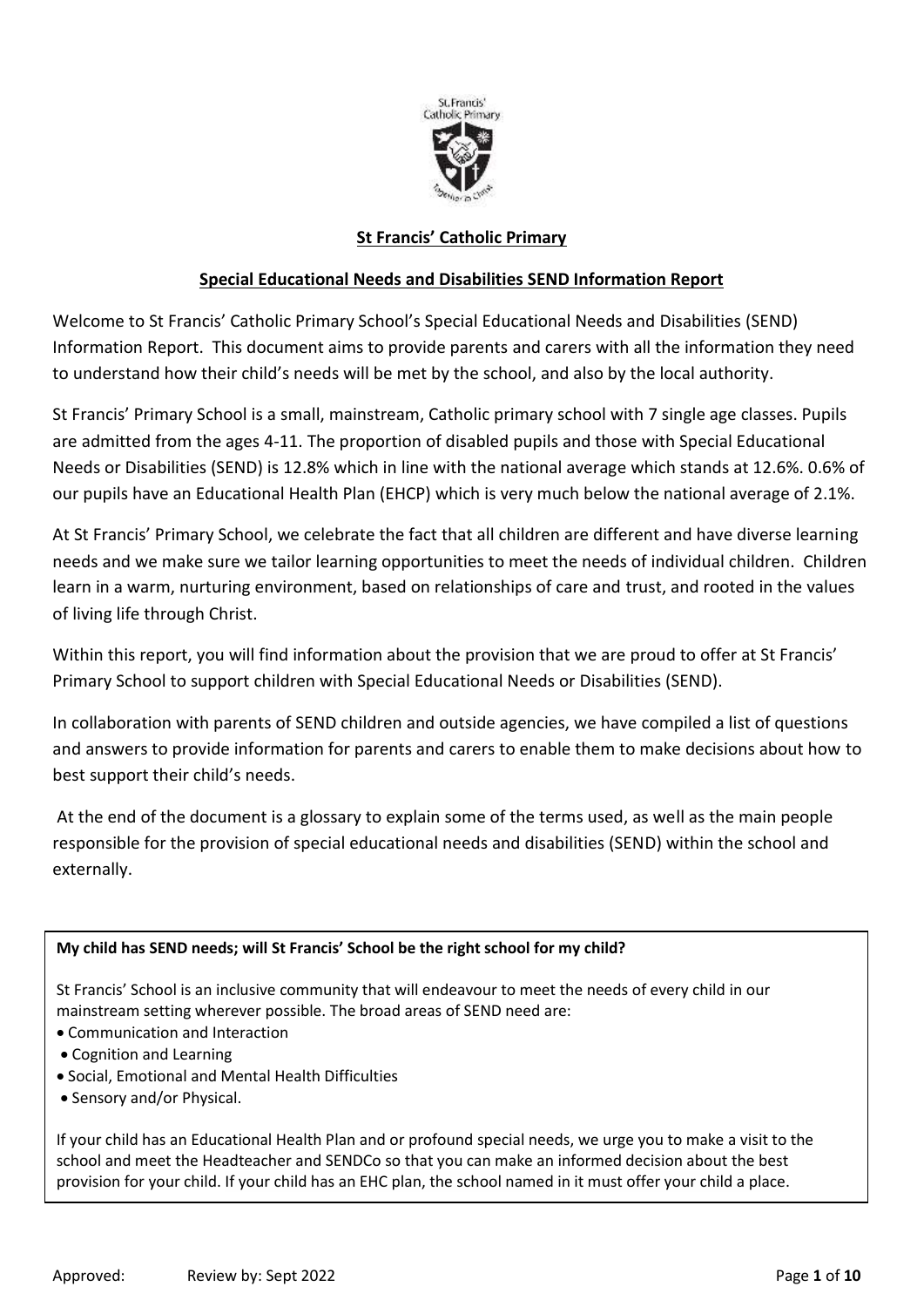# **How does St Francis' school ensure that children who need extra help are identified early?**

Children are identified as having special educational needs through a variety of ways including the following: -

- Identification by the class teacher of children who are not making adequate progress
- Responding to concerns raised by parents / carers
- Noting changes in a pupil's behaviour or progress
- Liaison with external agencies e.g. Educational Psychology Service
- Health diagnosis through a paediatrician
- Liaison with previous school or setting, if applicable.

Where it is determined that a pupil does have SEND, parents will be informed, support discussed and the pupil will be added onto the SEND register and a support package, an Individual Education Plan (IEP) will be put in place.

### **I am afraid of my child being labelled or singled out. How will the school help?**

- We pride ourselves on building positive relationships with parents, who are important partners in supporting the progress of their children and are fully involved in the identification and decision-making process in school
- We aim to walk alongside families and pupils as we learn more about an individual child's needs. We work with the child and family to negotiate potentially sensitive issues such as diagnosis and perceived 'labelling', individual support in class and 'differences' which others might notice.
- We recognise that parent acknowledgement of their child's SEND is an emotional rollercoaster, and we aim to support the family as much as the child
- As an inclusive school, our ethos, strong anti-bullying stance and PHSE curriculum support the equal opportunities of all. Classes will be educated on how we are all different and how we accept and embrace each other's differences
- Our equalities information and objectives are available on the website.

### **Who will explain my child's needs and progress to me?**

 Class teachers who meet with parents on a termly basis to discuss their child's needs, support, and progress

The SENDCo, Headteacher and professional agencies may also provide further information and support.

### **How will St Francis' school support my child?**

- The class teacher plans for each child with special educational needs or disabilities to ensure progress is made; this is carried out under an *assess, plan, do,* review cycle
- If a pupil has needs related to more specific areas, such as spelling, handwriting or numeracy skills, they may benefit from a small focus group, planned by the teacher, and led by the teacher or a teaching assistant

 If necessary, a child may be supported through an Individual Education Plan (IEP) planned by the class teacher and overseen by the SENDCo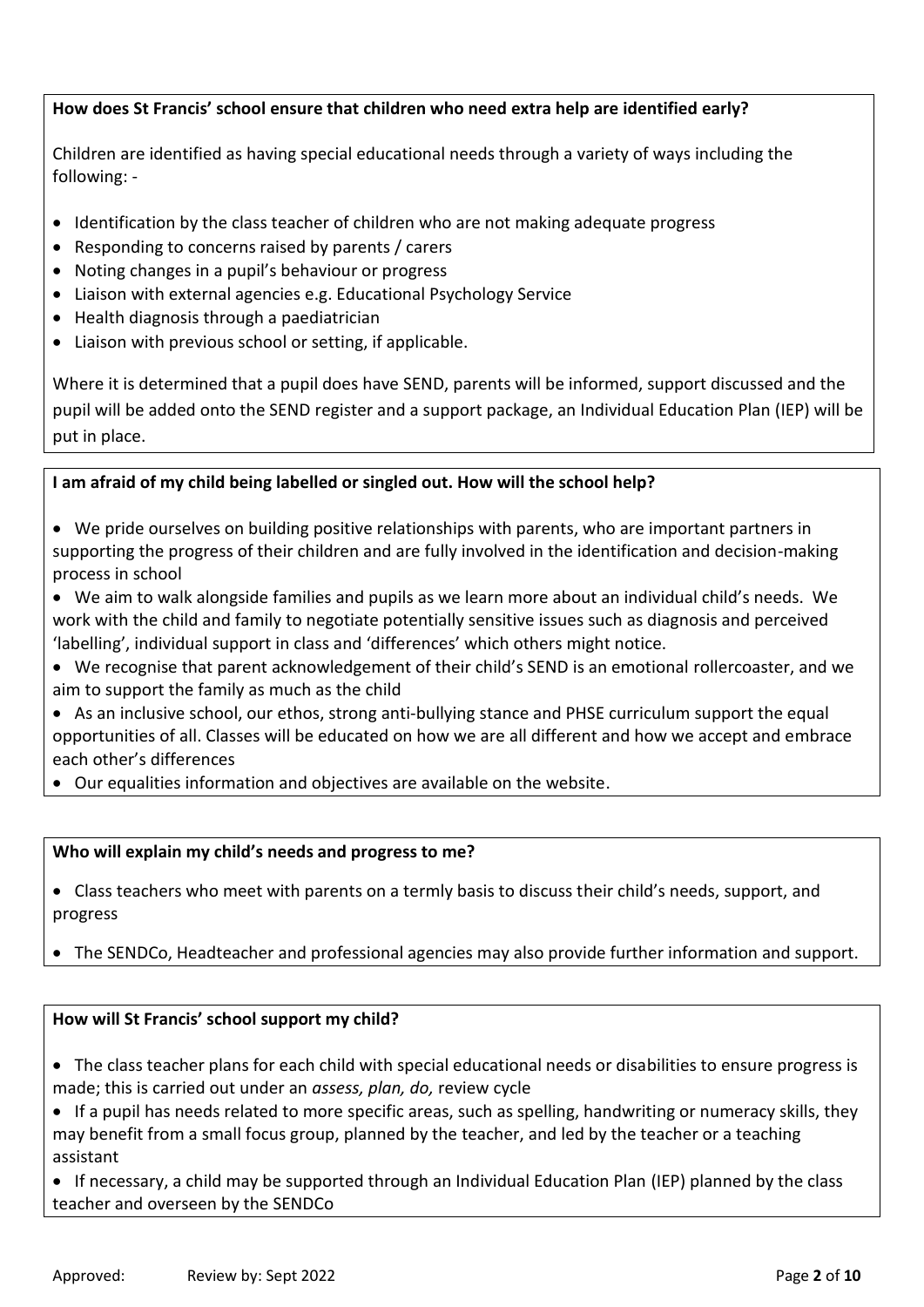If a child is in receipt of extra Top Up Funding (TUF), Teaching assistants are trained and allocated to work with those individuals on a 1:1 basis

• Teaching assistants are allocated to classes on the collective needs of the class. A class provision map (Record of individual's needs of all children, not just those with an IEP) is collated by class teachers and checked so the Senior leadership can allocate specialist staff to the right classes. The provision map also highlights future whole school SEND training needs

• Some specialist support staff e.g. ABA therapists are provided to work with individuals with specific needs and are based in school. Other specialist staff e.g. Enhanced Provision (Autism Support) may well do a block of work with your child

 A provision map sets out the support each child receives, and the Individual Education Plan (IEP) evaluates the success of any intervention

• The Senior Leadership team and SENDCo oversee the support and progress of any child requiring additional help across the school (reviewed on a 3 termly basis)

 A small number of pupils may require an Education, Health and Care Plan (EHCP) assessment to determine whether the Local Authority needs to provide a higher level of support and funding in order to meet the identified learning outcomes.

# **How do teachers match the curriculum to an individual child's needs?**

- Class teachers are responsible for planning and assessing the learning and progress of each child. This plan and support is overseen by the SENDCo who can advise on resources, strategies and outside help
- Class work is planned and differentiated appropriately so that all children are able to access it according to their specific needs
- Lessons are planned to accommodate the varying learning styles of all children and can be practical and multi-sensory
- Where necessary, learning is supported with specialist equipment, e.g. writing slopes, sensory cushions, and the use of IT
- Teachers and teaching assistants may well support children on a 1:1 basis.

## **How are the school's resources allocated and matched to children's special educational needs?**

All children with special educational needs are provided for to the best of the school's ability with the funds available. Additional funds are sought for individual applications through charity funding (Peggy Blunt) and Government Top Up funding. Provision maps are reviewed each term by the SENDCO and SLT team to ascertain the demand needs for each class and learning support is distributed accordingly. ICT is provided for children who benefit from laptops, IPads, dictaphones and filming devices as an alternative method of recording.

## **How does the school judge whether the support has had an impact?**

- The Senior Leadership Team (SLT) track progress over time and can judge if support is effective
- A named SEND governor works with the governing body to monitor the overall provision of support given to pupils
- IEP targets and Provision map targets are measurable, reviewed regularly and feed into the next plan

 Class teachers regularly track a pupil's progress on Insight by reviewing and discussing targets and analysing data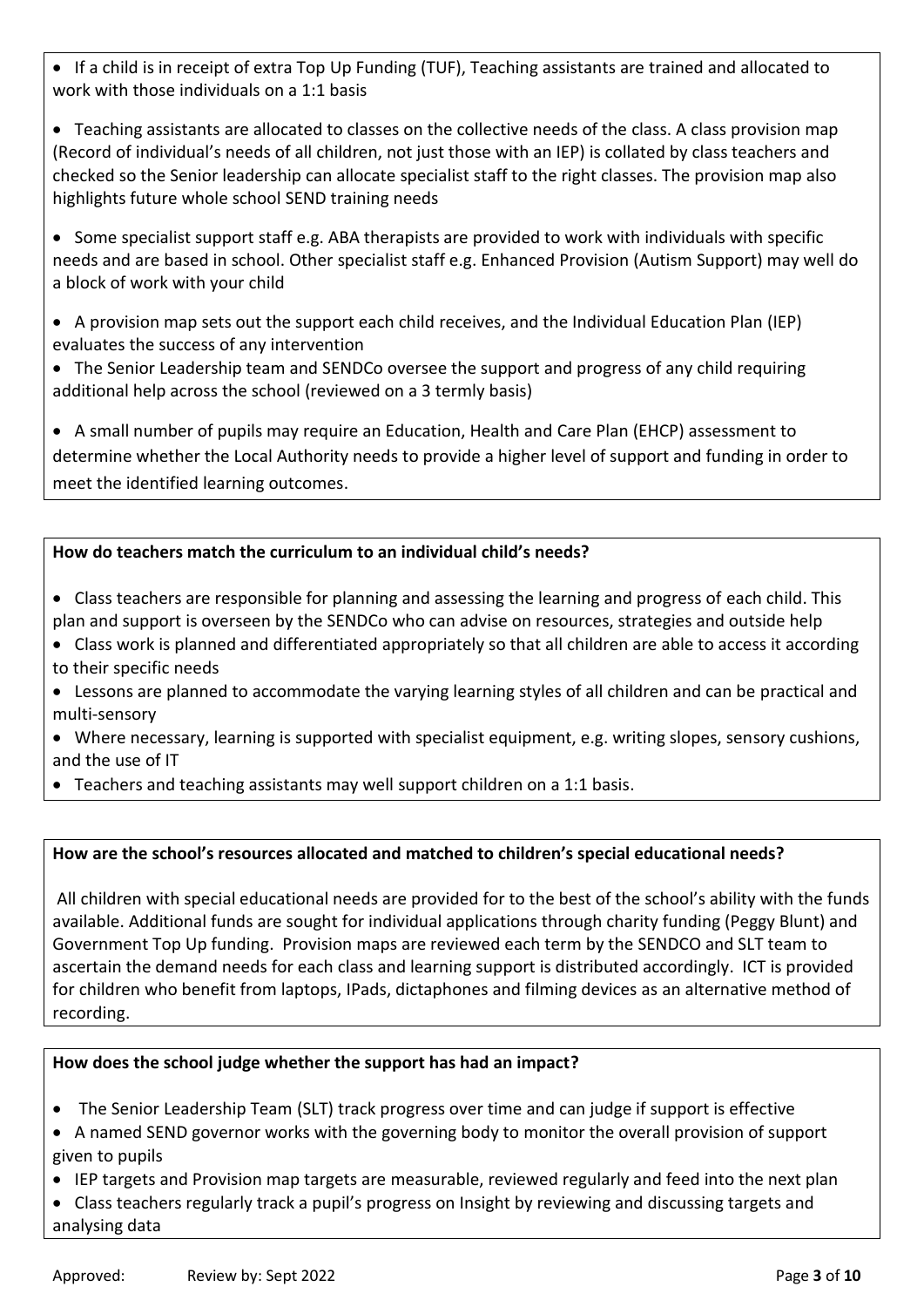- Parents and children are involved in meetings to review the Individual Education Plan (IEP)and set new targets if necessary
- Verbal or written feedback from the teacher, parent and pupil provides evidence of impact
- Children may be taken off the Special Educational Needs register when they have made sufficient progress or no longer require individual support.

# **What opportunities will there be for me to discuss my child's progress?**

We believe that your child's education is a partnership between parents and teachers and therefore we aim to communicate with you regularly:

- Parents are encouraged to maintain informal contact with their child's class teacher through face-to-face meetings, Teams meetings or messages on Dojo
- Children's progress is discussed at parent's evenings (three times per year) and Individual Education Plan (IEP) reviews (three times per year)
- An appointment can be made **at any time to meet with either the class teacher or SENDCo** to discuss how your child is getting on.

# **How will my child be able to contribute his / her views?**

We value and celebrate each child's views on all aspects of school life and ensure:

- Children who have an Individual Education Plan (IEP) discuss their targets with their class teacher and are included in the review meetings. This is an additional meeting to the Parent's evening
- The views of children with an Educational Health Plan (EHC) are sought at the review stage.

## **How will you help me to support my child's learning?**

- The class teacher and/ the SENDCo can offer advice and practical ways in which you can help your child at home
- The weekly newsletter often posts support meetings and training for parents of SEND pupils
- A home / school communication dialogue on DOJO is encouraged so that comments from parents and teacher can be shared
- Dojo- can be used to message parents/teachers privately
- Some children with special educational needs will have an Individual Education Plan (IEP) which will be reviewed and discussed with parents on a termly basis. Targets on this plan are SMART (specific, measurable, achievable, realistic, time scaled) so that the child can achieve them by the time they are reviewed
- A child with complex special educational needs or disability may have an Education, Health Care Plan (EHCP) or a medical review which, as well as regular reviews, includes an annual formal meeting to review progress
- Recommendations from external agencies e.g. a speech and language therapist, will be shared with parents so that strategies can be implemented at home and school
- When needed, sessions to provide support and information for parents is organised by the SENDCo
- Parents are invited to 'Learning Events' in school, where we explain how we teach certain areas of the curriculum.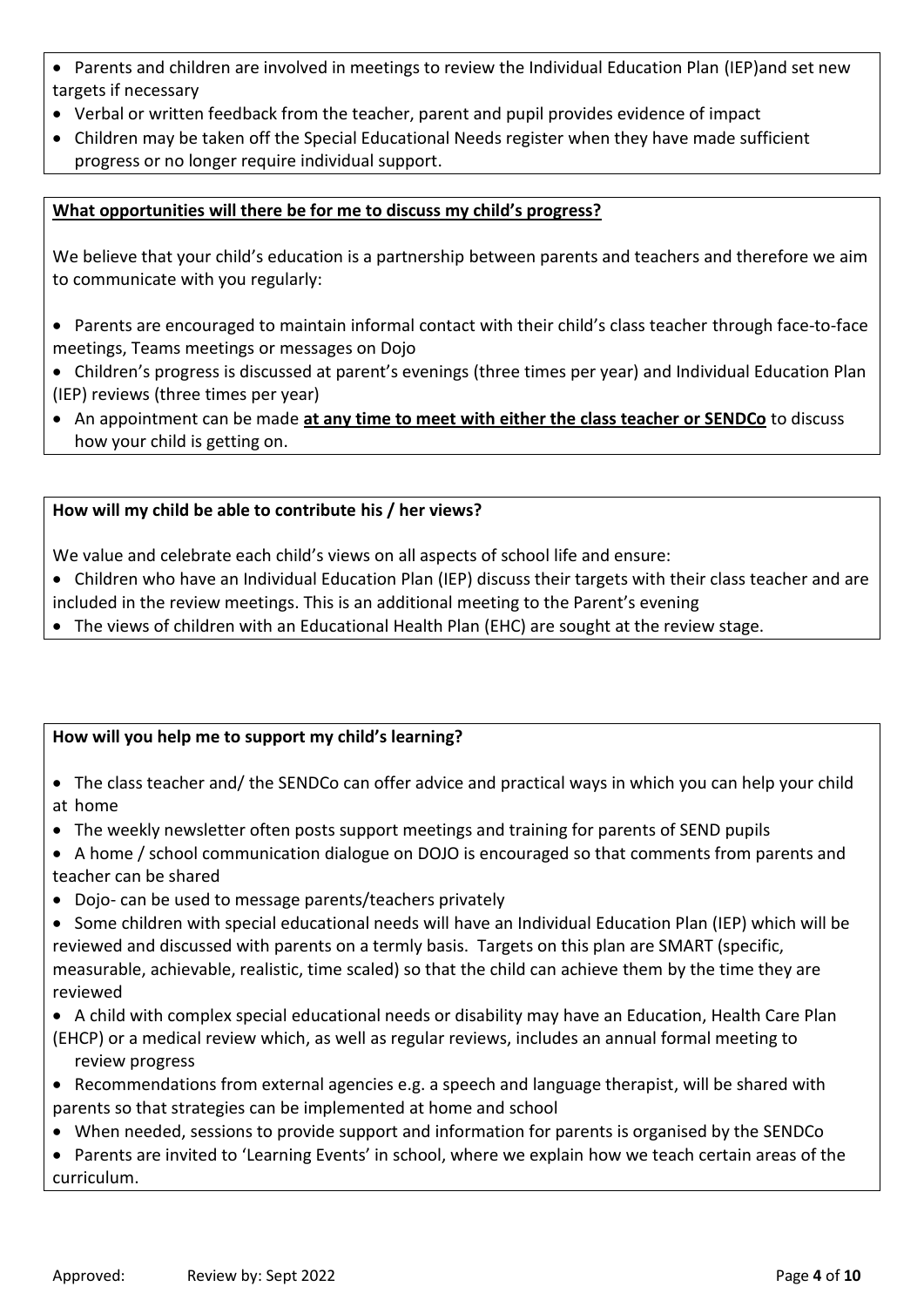### **What is the pastoral, and social support available in the school to ensure my child's overall well-being?**

The class teacher has overall responsibility for the pastoral, medical and social care of every child in the class, and this therefore should be the first point of contact for parents. If further support is required, the class teacher liaises with the SENDCo for further advice and support. Additional support may include working alongside outside agencies.

The school offers a wide range of pastoral support for pupils who are experiencing emotional difficulties including:

- whole class, small group work and 1:1 sessions that address social skills
- Playground Pals Year Six pupils offer help, advice and friendly mediation
- Lego Club/ Art Club- class based breaks that offer structure to the lunch break
- Teachers and Lunchtime Supervisors overseeing playtimes are ready to support play and model mediation techniques in order to avoid confrontation
- Lunchtime Supervisors support children in the lunch hall, encouraging them to try different types of food and to have a positive eating experience
- Transition programs to support transition through school and to Secondary school
- Staff training program includes pastoral care, social support, specific learning difficulties, mental health
- PSHE and RSE curriculum offers a spiral curriculum that focuses on values, social skills and the holistic development of each child.

### **My child had medical needs; how will St Francis School make provision for them?**

- If a child has medical needs, then a detailed health care plan will be written in collaboration with the school nurse and parents
- Pupils' health care plans are reviewed annually and updated as necessary
- Staff are trained to meet specific pupils' needs as required
- Medicine is administered in school when the medicine consent form is in place
- All staff have full regularly updated First Aid Training, Epi Pen, Safe Handling and Safeguard Training.

### **How will my child access activities outside the classroom, including school trips?**

We believe in inclusion in all areas of school life: in the classroom, within the curriculum, during collective worship, in plays/productions and extra- curricular activities

- For trips, a risk assessment is carried out and procedures are put in place to ensure all children can participate
- Parents may be asked to accompany the child if specific 1:1 supervision is required. We will provide the necessary adaptations, having consulted with you, to ensure that this is successful
- Should specialised equipment be required for a child, equipment and training will be sourced.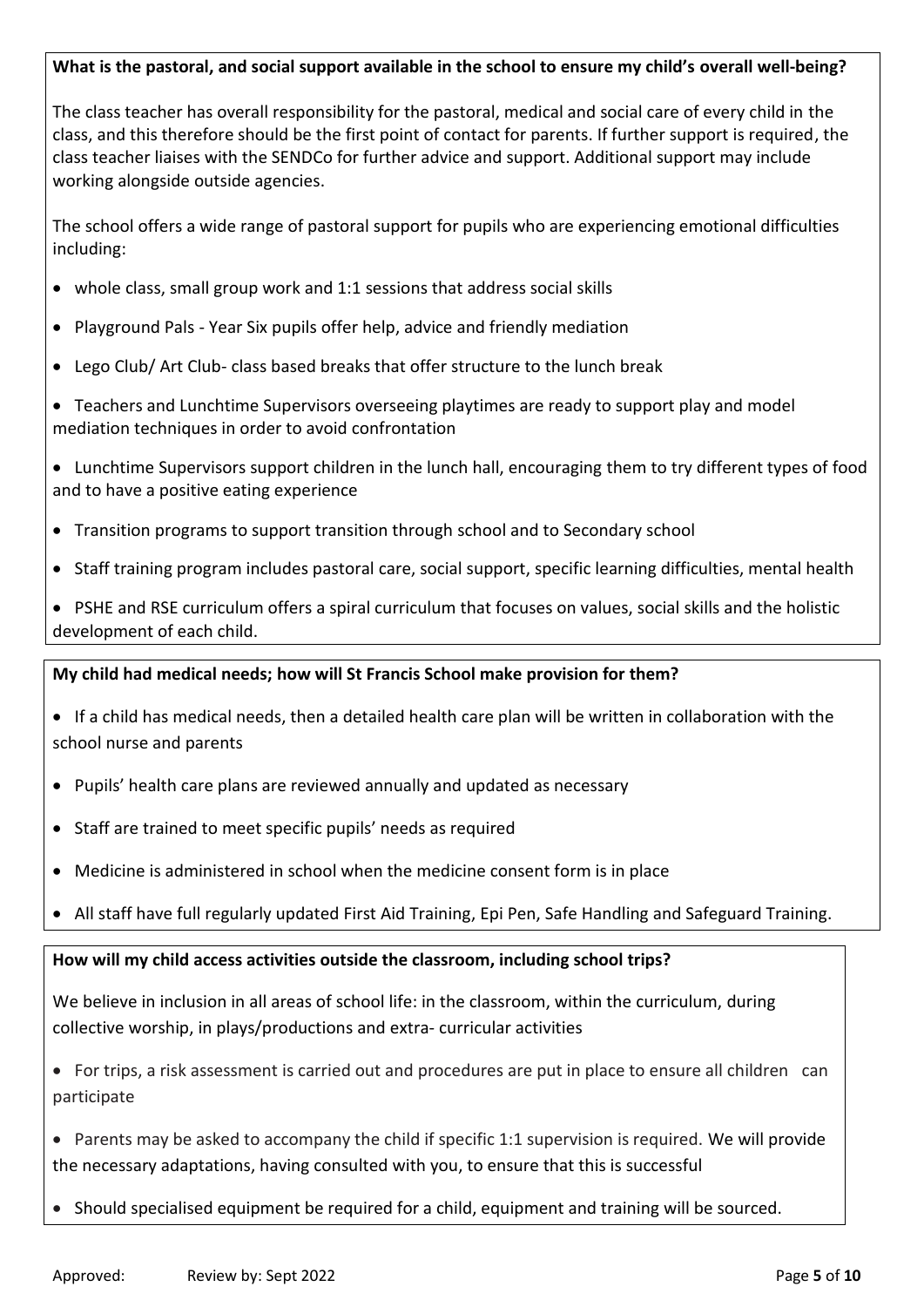### **How accessible is the school environment?**

The school provides an inclusive curriculum with the expectation that all learners can access it and make good progress. The school is a communication-friendly environment. The school is on ground level, fully fenced, with gated security entrances for vehicles and pedestrians

- The school has wheelchair access
- All classrooms have direct single-level access to the outside
- Classrooms, ICT suite, the library and support areas are self-contained
- Outside areas such as the pond, field, and courtyard garden, with raised beds, are accessible to wheelchair users
- There is a designated medical room and accessibility toilet.

### **How are parents involved in school life?**

- Meet the teacher meetings at the beginning of the academic year
- Formal Parent-Pupil-Teacher consultation meetings
- Curriculum information sessions are organised for parents to gain knowledge and understanding of the curriculum
- Classes invite parents in for activities related to their learning
- Parents are also welcome to help out as volunteers, for example, listening to readers
- For children with special needs or a disability, parents are often invited to help support their child on a school trip
- Parents are also invited to regular class assemblies, Mass, concerts, performances and trips
- Class Dojo is an online community forum for the class. Parents and teachers can message each other
- The school newsletter signposts parents to SEND events and support organisations.

### **How will my child be supported in transition?**

Strategies are in place to enable the pupil's transition to a new class, phase or school to be as smooth as possible. Pre Schools and Secondary schools work closely with us, providing enriched extra visits to our school and inviting the pupil to their new school.

These include:

- Discussion and information exchange between the previous / receiving school
- Transition sessions to visit their new classroom and meet their new teacher
- A planned transition programme that could include extra visits to the new school / class and arranged communications between the pupil and key staff
- Key members of staff visit receiving / previous setting (e.g. key worker, reception teacher, SENDCo)

### **What SEND training do staff receive?**

Members of staff receive a range of training in line with the priorities of the School Development Plan and to support their professional development. Training also reflects the specific needs of the children within our care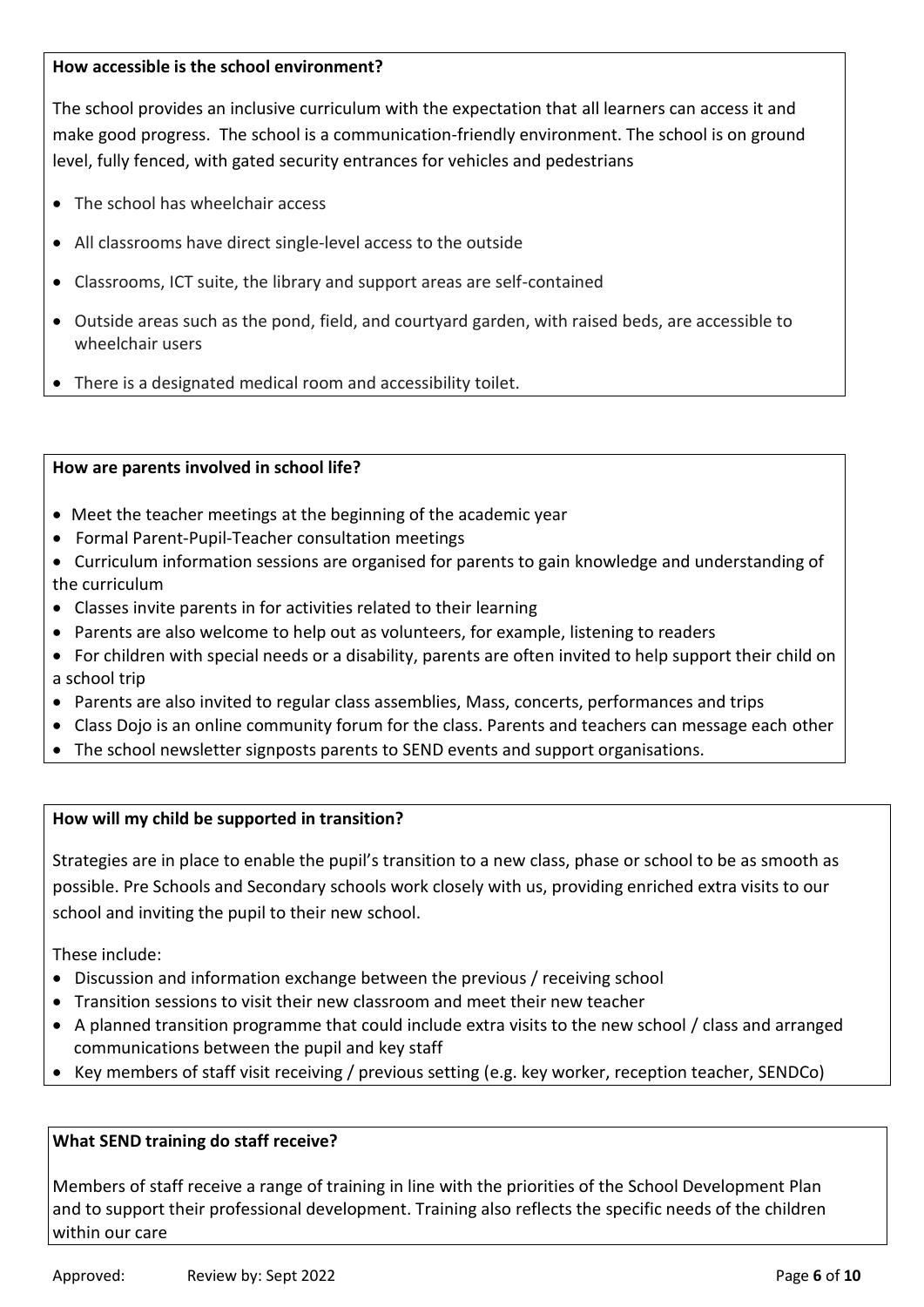- There are a minimum of two SEND training sessions per year
- The SENDCo regularly attends training and disseminates this information to the staff
- CPD is given to staff by the SENDCo who has a degree in Psychology and has achieved SEND Award status
- The SENDCo is experienced and skilled in a range of autism-specific strategies, such as TEACCH (Treatment and Education of Autistic and related Communication-impaired Children)
- All staff have up to date safe handling, Epi Pen and Autism Awareness training
- A number of teachers and teaching assistants have been trained to deliver specialist programmes to support pupils with varying Speech, Language and Communication programmes
- A number of teaching assistants are trained to deliver SMART MOVES sessions, an intervention to help develop gross motor skills.

## **What specialist services and expertise are available at or accessed by the school?**

- The SENDCo has a degree in Psychology and has achieved the SEND Award.
- The school also works closely with the Local Authority's Support Services for Education Service to access support from a number of external agencies including:

SSE (Support Services for Education) , Speech & Language Team, GP, School Nurse, Clinical Psychologist, Paediatrician, Speech & Language Therapist, Occupational Therapist, Educational Psychologist, the Behaviour Support Service, the Child and Adolescent Mental Health Service (CAMHS) and Social Services, and the Supporting Skills for Learning team

• For information on the Local Authority's offer please see the 'North Somerset's Local Offer' available at <https://nsod.n-somerset.gov.uk/kb5/northsomerset/directory/localoffer.page?localofferchannel=0>

## **Who can I contact for further information or to discuss a concern?**

- New families are encouraged to meet with the head teacher and SENDCo to tour the school please contact the school office to arrange a visit
- For parents of children already in school, the first point of contact would be your child's class teacher to share your concerns
- You could also look at the school's website, talk to parents and carers of children at the school and look at relevant policies (which can be found on the website), which include the SEND policy and the Equalities Information and Objectives document.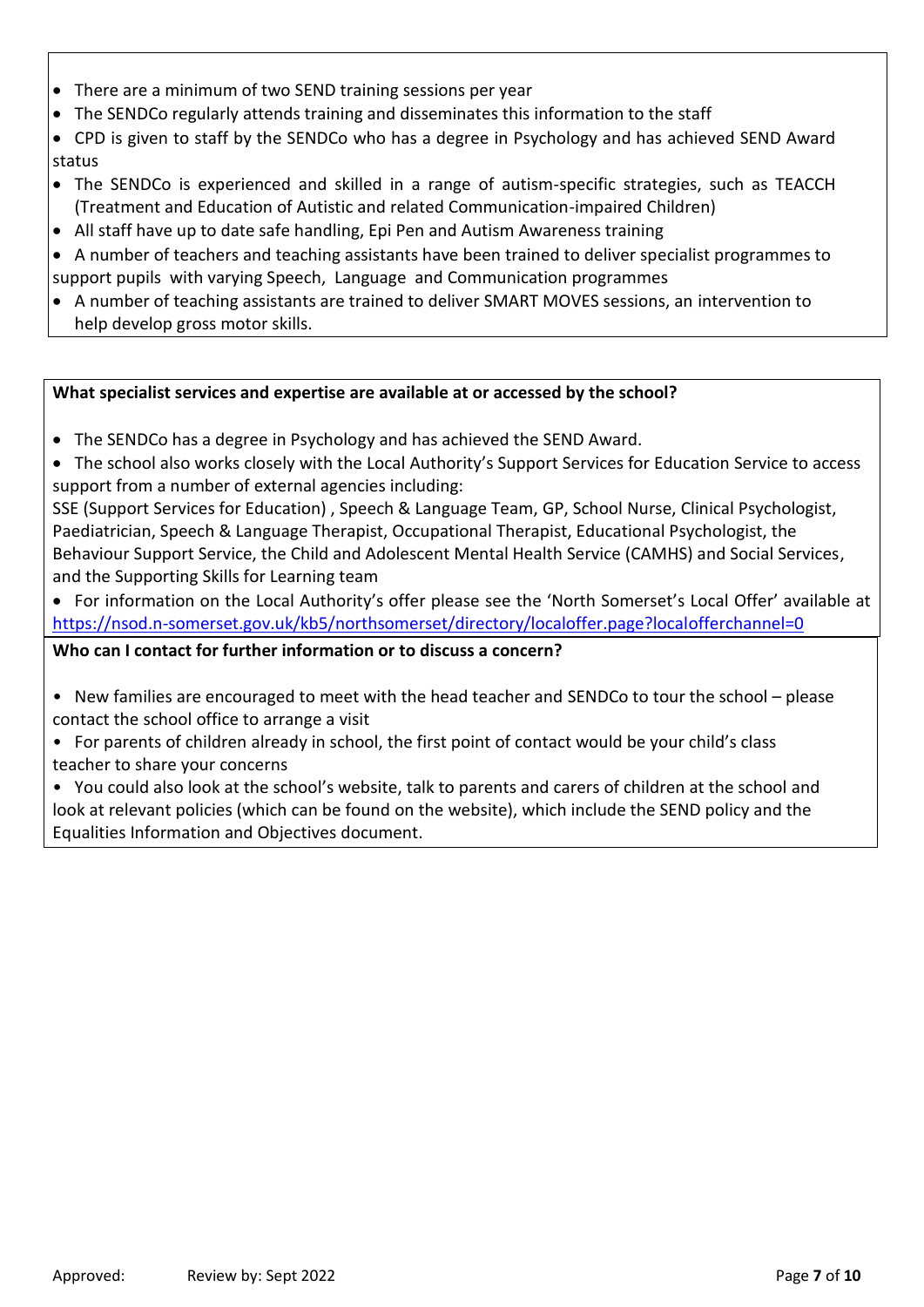# **How do I make a complaint or compliment?**

- The education of all pupils that attend St Francis' Primary School is very important to us and as the school is part of the community, the action of the individuals who work in it will and should be open to comments, compliments, question and sometimes criticism
- Compliments are always greatly received and can be passed on either directly or through Dojo to staff and the SENCO, or formally recorded via our regular questionnaires to parents, or in a letter or email to the Head Teacher
- Any complaints will be dealt with as quickly and efficiently as possible. These concerns are either sorted out informally, often as a result of discussions, or become formal complaints. The period of consideration will vary with the gravity and complexity of the complaint and the urgency with which it needs to be settled
- Further information can be found in our School Complaints Policy which can be found in the school policies section of our website.

## *Glossary*

*SEND* **-** Special Educational Needs/Disability - A child or young person has SEND if they have a learning difficulty or disability which calls for special educational provision to be made for him to her. A disability as defined under the Equality Act 2010 is a "physical or mental impairment which has a long term and substantial adverse effect on their ability to carry out normal day to day activities".

*EHCP -* Educational, Health and Care plans – The purpose of an EHC plan is to make special educational provision to meet the special educational needs of the child, to secure improved outcomes for them across education, health and social care and, as they get older prepare them for adulthood. A request for an EHC can be done by the parents of the child or a person acting on behalf of the school with the knowledge and agreement of the parents. The Local Authority must determine whether the EHC assessment is needed and must communicate its decision to the parents within 6 weeks of making the request.

*Parent Carer Forum* - These are representative local groups of parents and carers of children and young people with disabilities who work alongside local authorities, education, health and other service providers to ensure the services they plan commission, deliver and monitor meet the needs of children and families.

*The Local Offer* - Local Authorities must publish a Local Offer, setting out in one place information about provisions they expect to be available across education, health and social care for children and young people in their area who have SEND or are disabled, including those who do not have Education, Health and Care (EHC) plans.

## **Roles within the school with responsibilities for SEND children**

## *Class/subject teacher*

Your pupil's class teacher is your first point of contact and will have day to day responsibility to ensure that lessons are planned to address potential areas of difficulty and to remove barriers to your child's achievement. Your children will therefore be able to access the same curriculum as their classmates.